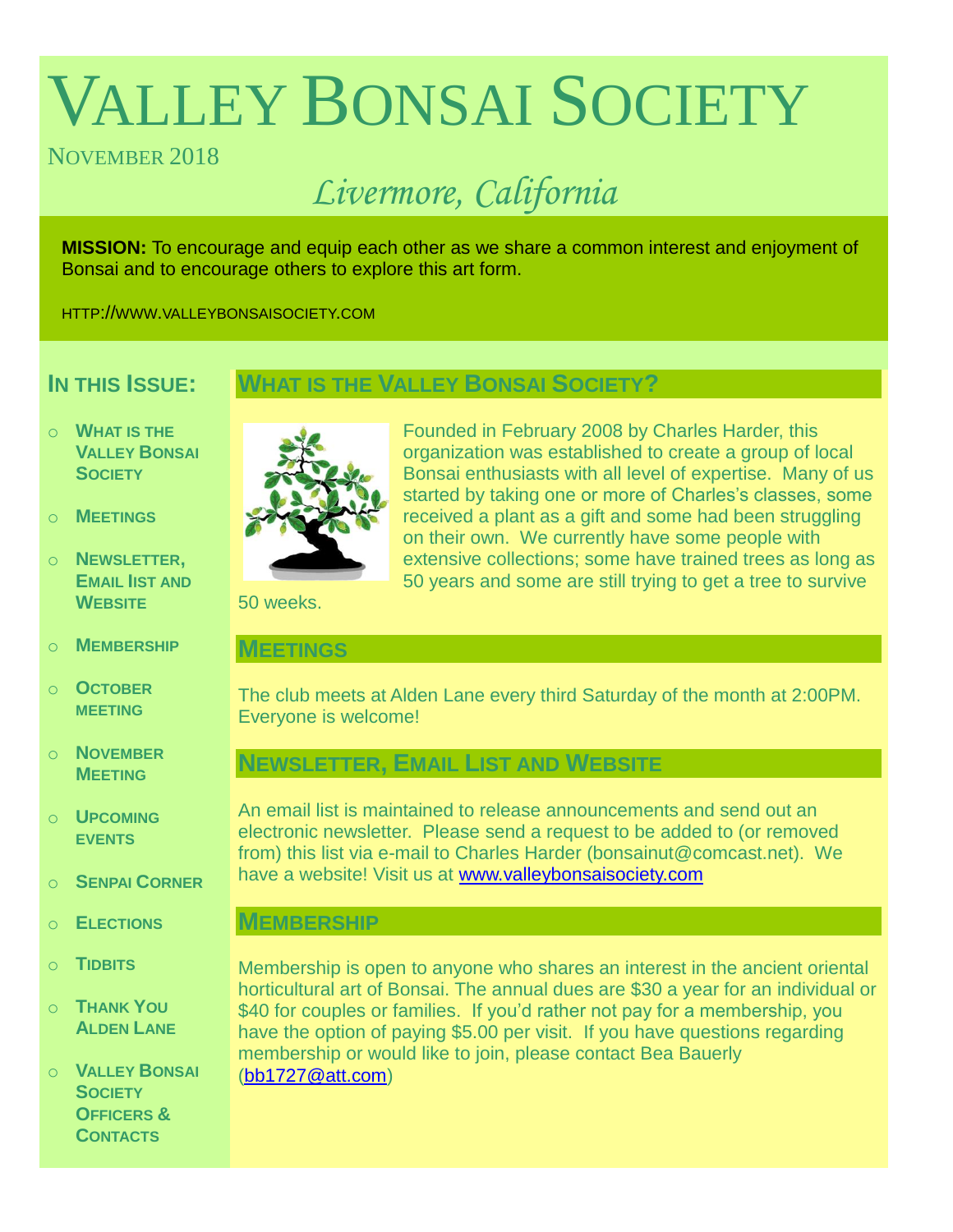#### **OCTOBER MEETING**

Our October meeting was a workshop. We had a Q&A session and spent the rest of the meeting working on trees, repotting, restyling and even building a saikei.

#### **NOVEMBER MEETING**

At our November meeting, we will talk about winter preparation. If you have any questions, need advice, or just want to show off your trees, join us on Saturday.

#### **UPCOMING EVENTS**

#### **February 16 – 17, 2019 Oakland, California**

GSBF Bonsai Garden at Lake Merritt: The Annual Mammoth Auction and Sale Fundraiser will be held at the Lakeside Park Garden Center, 666 Bellevue Ave., Lake Merritt. Saturday: Auction preview at Noon with Auction starting at 1 p.m.. Sunday: Vendor Sales start at 9 a.m.; Plant Sales start at 10 a.m.; Demonstration start at 1 p.m. Everyone is encouraged to submit their bonsai and bonsai related items for consideration to be included in the Mammoth Auction at the earliest date possible. "Private collections to be featured." The Bonsai Garden at Lake Merritt will be open that weekend 10 a.m. to 3 p.m. on Saturday, and Noon to 3 p.m. on Sunday. Please find time to visit the Bonsai Garden and observe the many installments under the Garden Revitalization Opportunity (GRO) Project. For more information or to sell bonsai, email bonsailakemerritt@gmail.com and visit [http://BonsaiLakeMerritt.com.](http://bonsailakemerritt.com./)

#### **SENPAI CORNER**

Winter is coming! At least let's hope that it does. When and if it begins to rain, be aware that just because it's raining may not mean that your trees are getting enough water, so monitor the soil moisture. The soil should be cool and moist, not soggy and definitely not dry. Also, even though the weather is still warm, if you have not done so already, you should probably think about holding up on fertilizing your trees for the next couple of months. The tree growth slows down at this time of year, so the nutrients that you add will not really get used so there's no need to waste the fertilizer.

#### **ELECTIONS**

Positions on the Board are still available. Please contact Bea if you are interested.

#### **TIDBITS**

As I have not received any input for the Christmas lunch, I will plan it at Hanabishi (same location as last year). Keep a look out for an invitation in